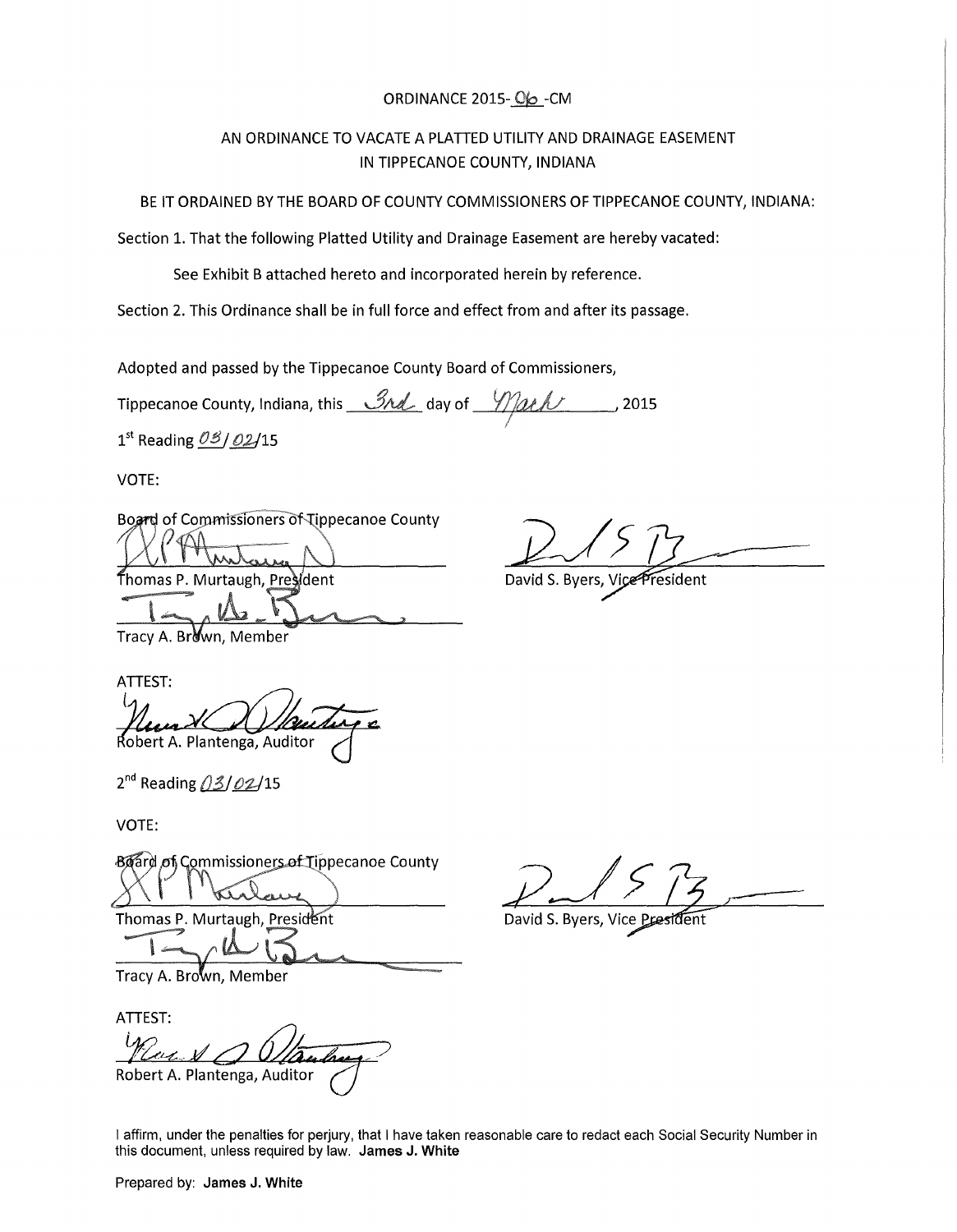## ORDINANCE 2015-CO-CM

# AN ORDINANCE TO VACATE A PLATIED UTILITY AND DRAINAGE EASEMENT IN TIPPECANOE COUNTY, INDIANA

BE IT ORDAINED BY THE BOARD OF COUNTY COMMISSIONERS OF TIPPECANOE COUNTY, INDIANA:

Section 1. That the following Platted Utility and Drainage Easement are hereby vacated:

See Exhibit B attached hereto and incorporated herein by reference.

Section 2. This Ordinance shall be in full force and effect from and after its passage.

Adopted and passed by the Tippecanoe County Board of Commissioners,

Tippecanoe County, Indiana, this *Lnd.* day of *Y)acch*  $, 2015$ 

 $1^{\text{st}}$  Reading  $03/02/15$ 

VOTE:

Board *of Commissioners* of Tippecanoe County

Thomas P. Murtaugh, President

David S. Byers, Vice Pra

Tracy A. Brown, Member

ATTEST:

Robert A. Plantenga, Auditor

 $2^{nd}$  Reading  $03/0 \ell/15$ 

VOTE:

fd of Commissioners of Tippecanoe County Rø Thomas P. Murtaugh , Presiolent

Tracy A. Brown, Member

ATTEST:

David S. Byers, Vice Pr

Robert A. Plantenga, Auditor

I affirm, under the penalties for perjury, that I have taken reasonable care to redact each Social Security Number in this document, unless required by law. **James J. White**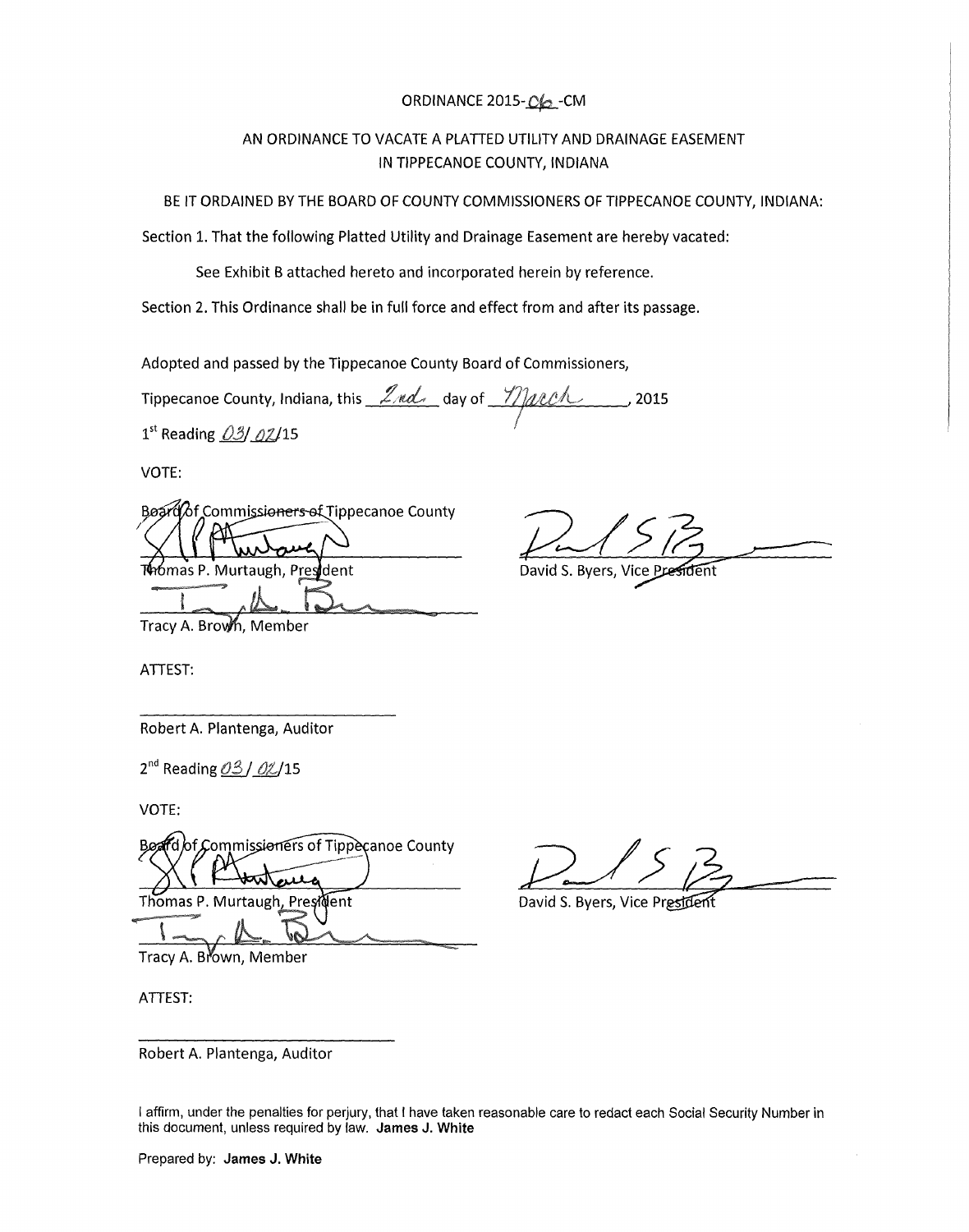STATE OF INDIANA

COUNTY OF TIPPECANOE

SS:

) 1  $\lambda$ 

BEFORE THE COUNTY COMMISSIONERS, TIPPECANOE COUNTY, INDIANA

## **PETITION TO VACATE A PLATTED UTILITY AND DRAINAGE EASEMENT**

To the County Commissioners of Tippecanoe County, Indiana:

Jeanne Warburton, represented by Vester and Associates with notarized consent, respectfully petitions the County Commissioners of Tippecanoe, Indiana and shows the following:

- 1) This petition is made pursuant to IC 36-7-3-16
- 2) Your Petitioner, Jeanne Warburton, is the owner of the land described hereto on EXHIBIT A.
- 3) Your Petitioner petitions for the vacation of a Platted Utility and Drainage Easement on the real estate described on EXHIBIT B.
- 4) Utilities have provided letters to release the area proposed to be vacated and no utility is currently in said easement.
- 5) The Petitioner owns the land on either side of the easement
- 6) This vacation is needed as a condition of the Tippecanoe County Are Plan Commission to complete the platting of Warburton Minor Subdivision as Conditionally Approved on February 4, 2015.
- 7) A proposed ordinance is attached hereto.

WHEREFORE, the Petitioner prays for an ordinance in the form attached hereto.

of adher

James J White, by Notarized Consent

Subscribed and sworn to before me, a Notary Public in and for said County and State, this 24<sup>th</sup> Day of February, 2015.

(Notarv Public)

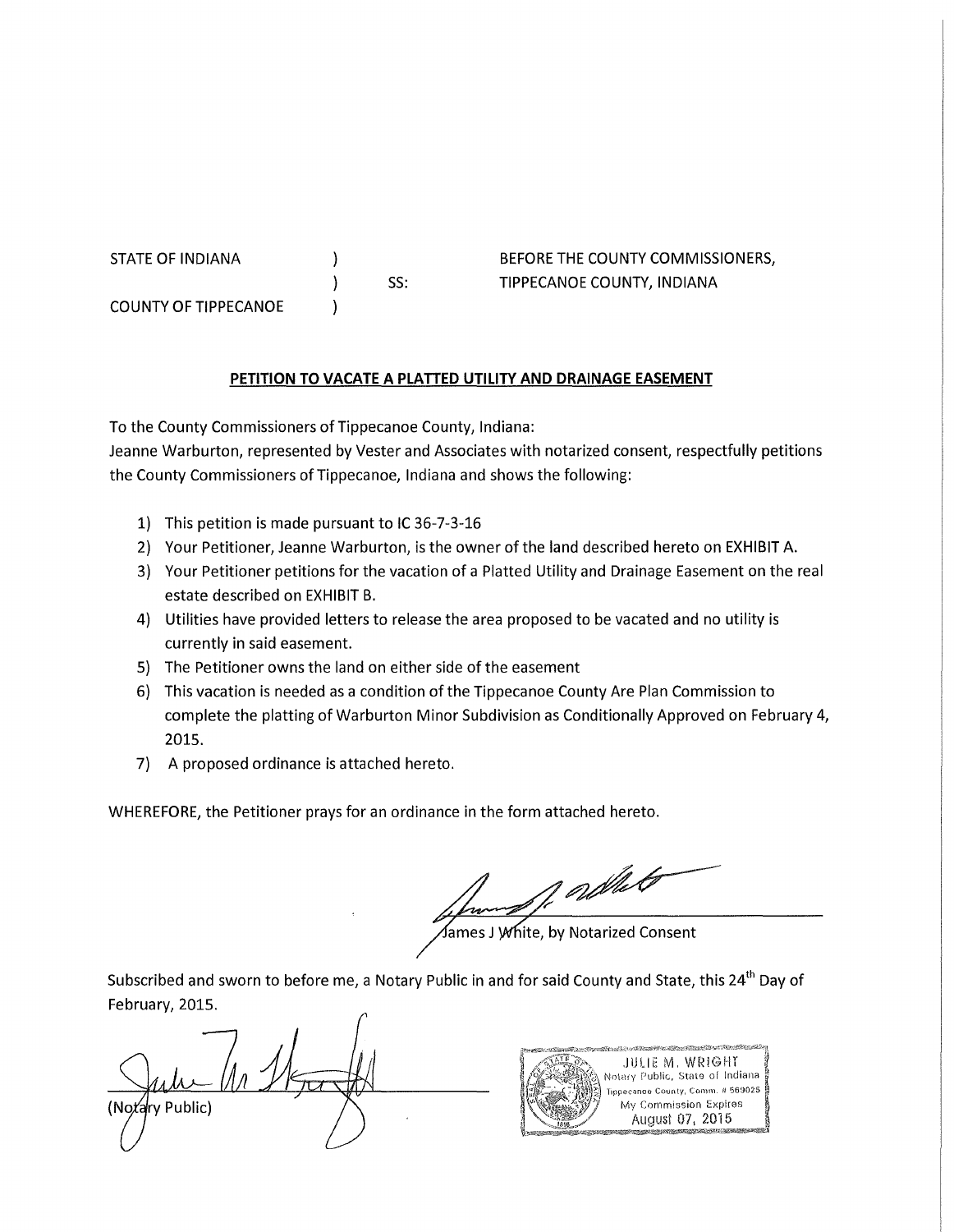EXHIBIT A

# **LEGAL DESCRIPTION (PER DEED RECORD 2014140199610)**

Lots Numbered 2 and 3 in Prophet's View Subdivision, an addition to Tippecanoe County, State of Indiana, shown as Instrument No. 01001096 in the Office of the Recorder of Tippecanoe County records, amended by Surveyor's Affidavit recorded February 14, 2001 as Instrument No. 01002899.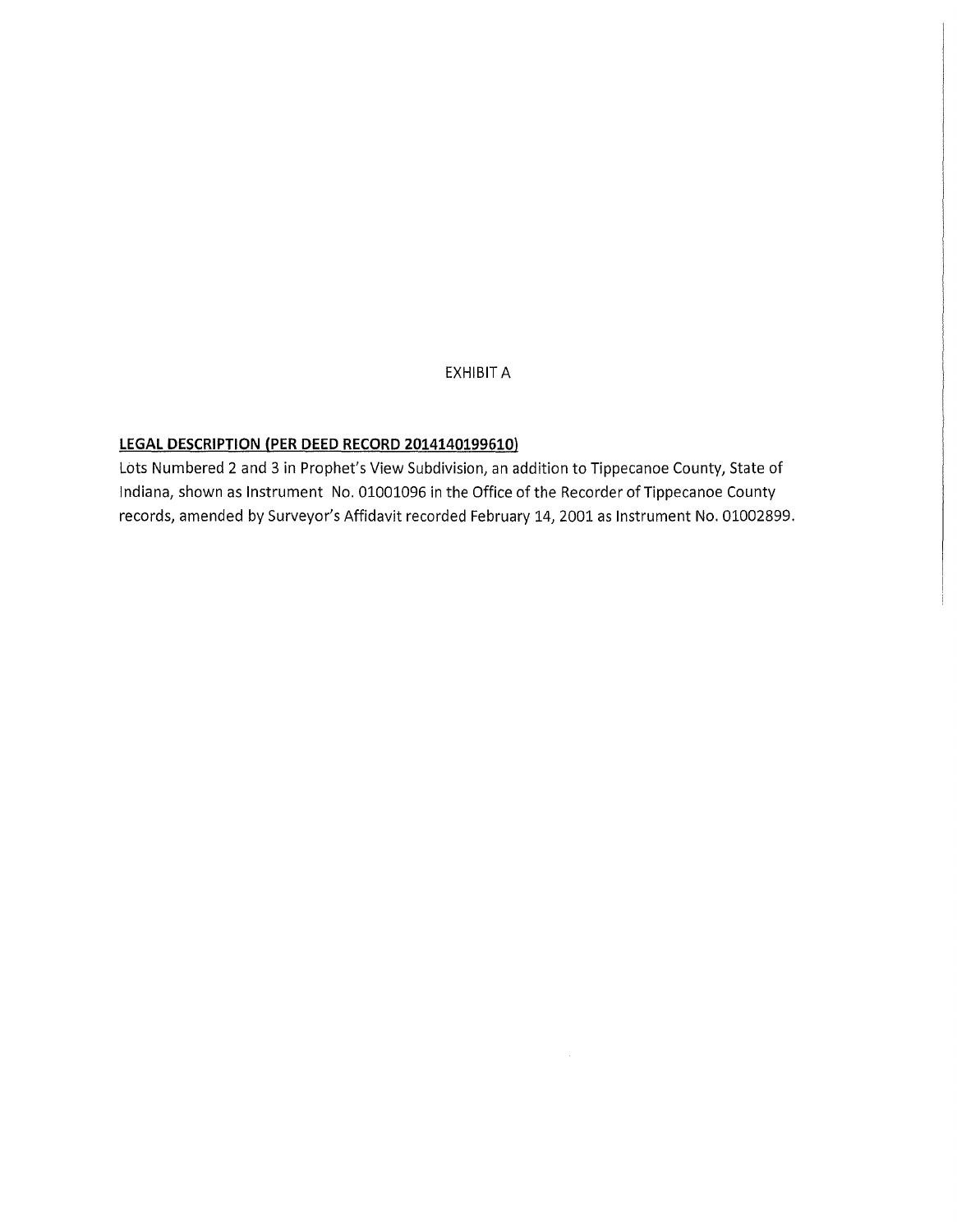#### EXHIBIT B

#### **LEGAL DESCRIPTION FOR PLATTED UTILITY AND DRAINAGE EASEMENT:**

 $\bar{\bar{\mathbf{x}}}$ 

Six foot either side of the property line between lots numbered 2 and 3 as platted in Prophet's View Subdivision, an addition to Tippecanoe County, State of Indiana, shown as Instrument No. 01001096 in the Office of the Recorder of Tippecanoe County records, amended by Surveyor's Affidavit recorded February 14, 2001 as Instrument No. 01002899, except the easements along the front and rear lot line.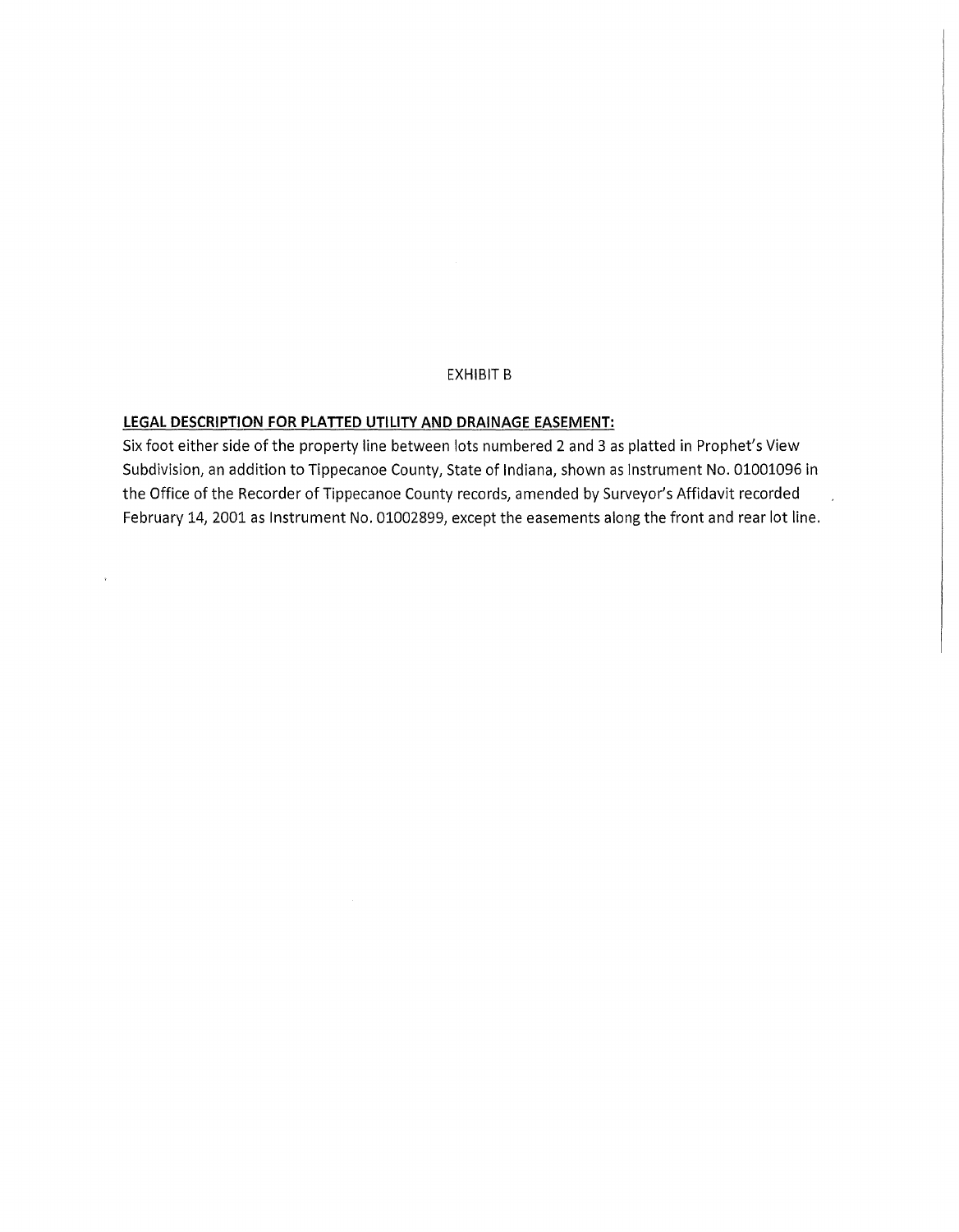#### WAIVER OF PUBLIC HEARING WITHIN 30 DAYS

I, Jeanne Warburton, represented by Vester and Associates, Inc by Notarized Consent, hereby waive my right under Indiana Code 36-7-3-16 to a public hearing within 30 days of filing of my Petition to Vacate a Platted Utility and Drainage Easement and agree that the Board of County Commissioners of Tippecanoe County may hold such public hearing at its next regularly scheduled County Commissioners of Tippecanoe County meeting on MARCH 2, 2015

Just What

Petitioner, by Notarized Consent

 $2 - 24 - 2015$ 

Date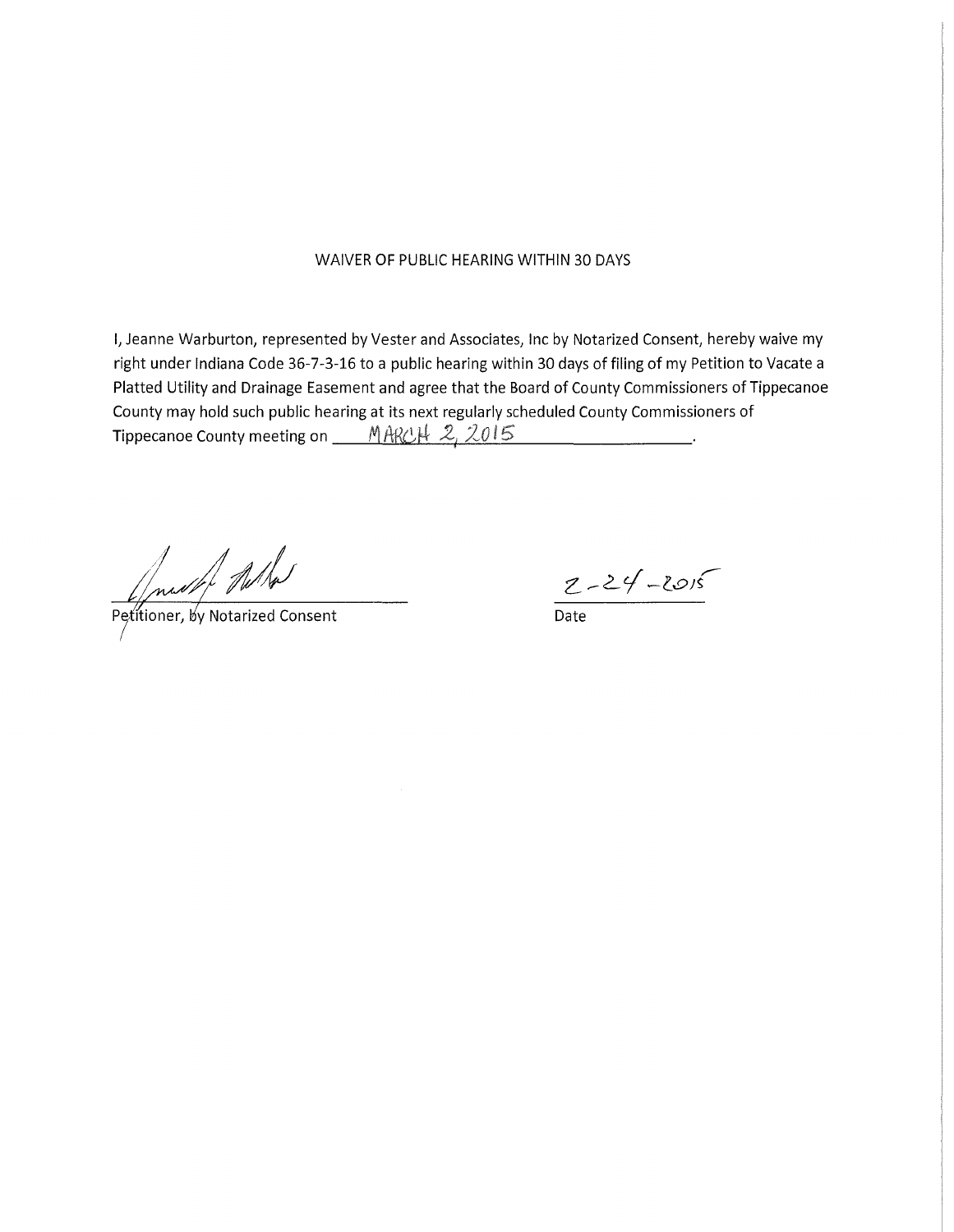### Warburton Minor Subdivision

Interested Parties

124-05304-0023, 124-05304-0034 Jeanne Warburton 104 Wendover Avenue Las Vegas, Nevada 89110

Yellowknife Drive, Battle Ground, IN Tippecanoe County Highway Department 20 N. Third Street Lafayette, IN 47901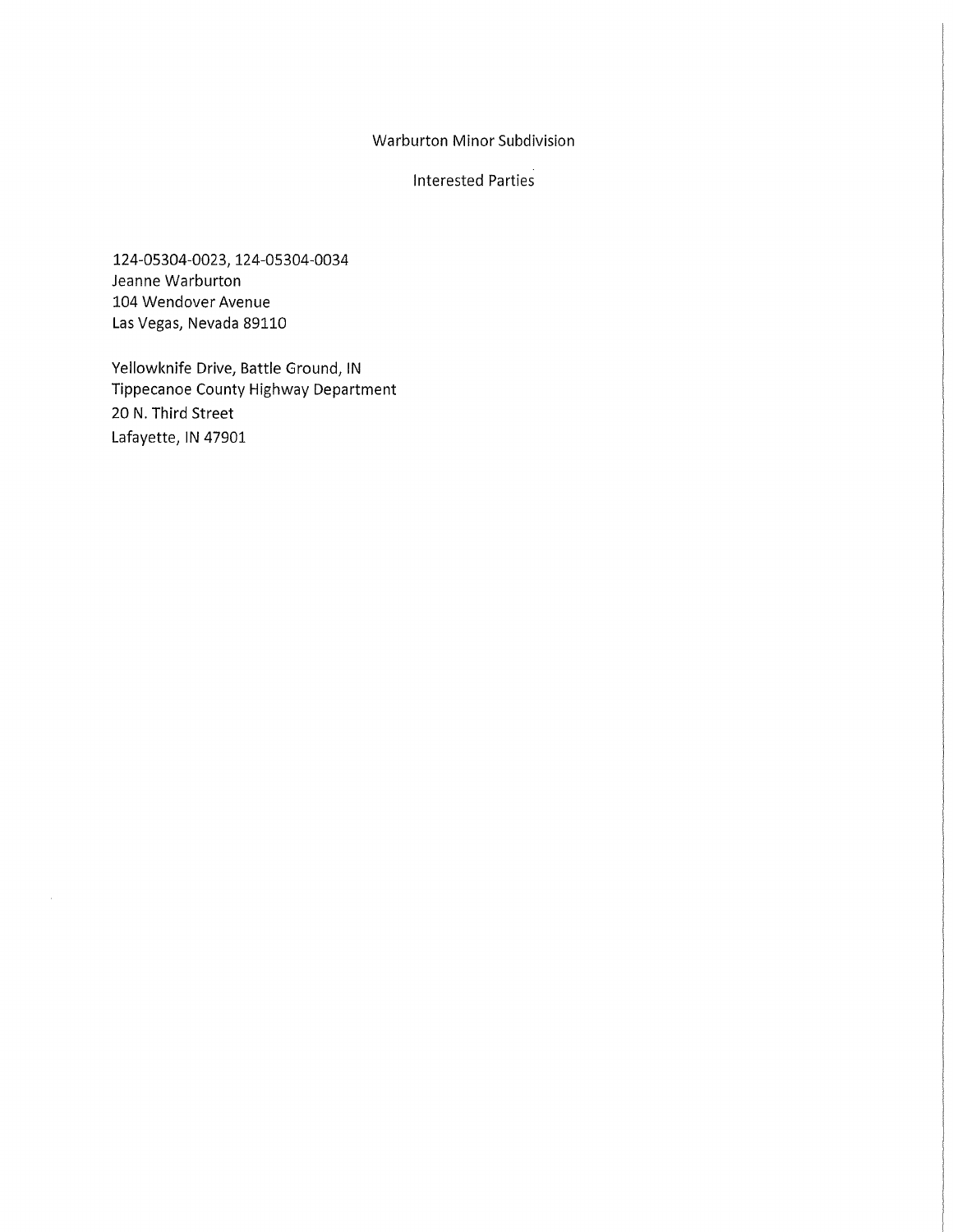#### EXHIBIT B

#### **LEGAL DESCRIPTION FOR PLATTED UTILITY AND DRAINAGE EASEMENT:**

Six foot either side of the property line between lots numbered 2 and 3 as platted in Prophet's View Subdivision, an addition to Tippecanoe County, State of Indiana, shown as Instrument No. 01001096 in the Office of the Recorder of Tippecanoe County records, amended by Surveyor's Affidavit recorded February 14, 2001 as Instrument No. 01002899, except the easements along the front and rear lot line.

 $\ddot{\phantom{a}}$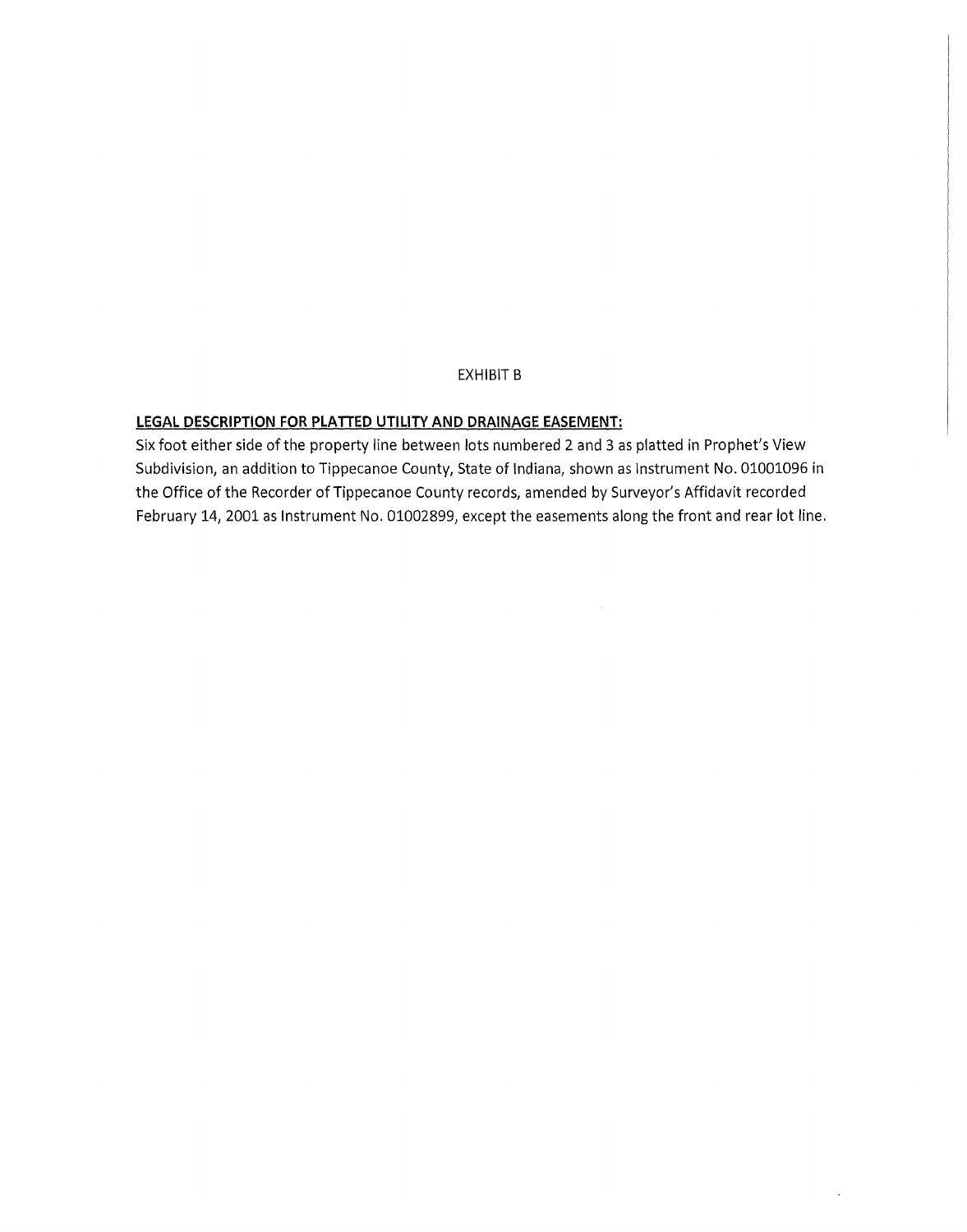

*Battle Ground Water District P.O. Box 303 Battle Ground IN 47920* 

*Email: water@battleground.in.gov* 

in all an international

**James J. White Chief of Crews VESTER & ASSOCIATES, INC.** 

Jim,

Battle Ground Water Conservancy doesn't require the need for the easement between lots 2 &3 of Prophet's View Subdivision. You can vacate the easement.

If you need additional information, please contact me.

Sincerely,

Daniel Gemmecke

Water Works Superintendent.

765-567-4020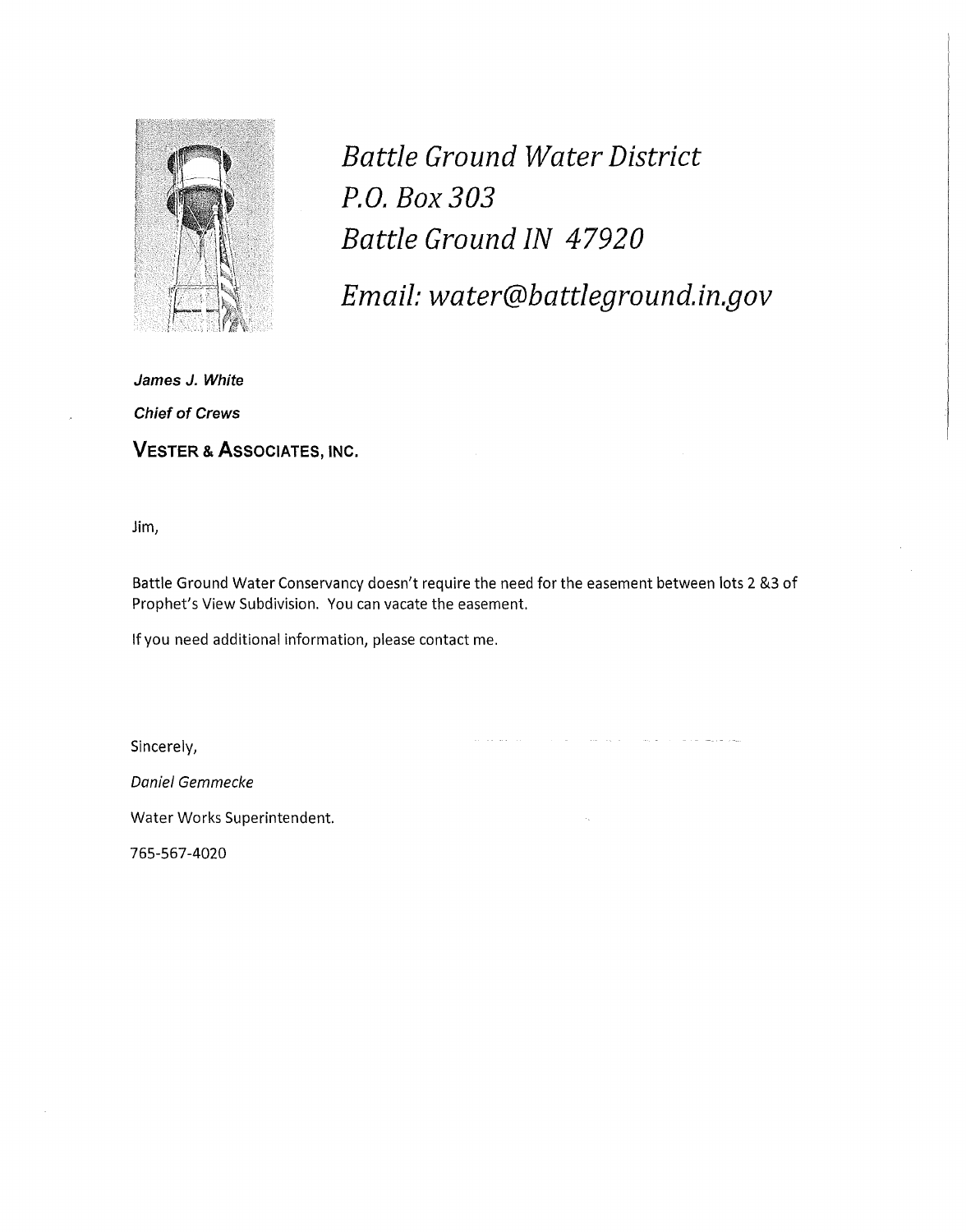#### *TIPPECANOE COUNTY SURVEYOR*  TIPPECANOE COUNTY OFFICE BUILDING 20 NORTH 3RD STREET LAFAYETTE, INDIANA 47901 Tel. (765) 423-9228 Fax (765) 423-9241 surveyor@tippecanoe.in.gov

February 13, 2015

Regarding the Release of a Drainage Easement in Prophets View Subdivision

To whom it may concern:

The Tippecanoe County Surveyor, Zachariah E. Beasley, on behalf of the Tippecanoe County Drainage Board, has no objection to the permanent Release of the Drainage Easement along the common line between Lots 2 and 3 of Prophet's View Subdivision as depicted on the Recorded Final Plat of said Subdivision dated January 18, 2001 in the Office of the Tippecanoe County Recorder. All other adjoining Drainage Easements shall remain as shown on said Plat.

Signed

 $\mathbf{f}$ 

 $2/1001$ ashand  $\epsilon$ , Bensley

Zachariah E. Beasley, P.L.S. / M.S. Tippecanoe County Surveyor

ZB/ds

Cc: Vester & Associates, file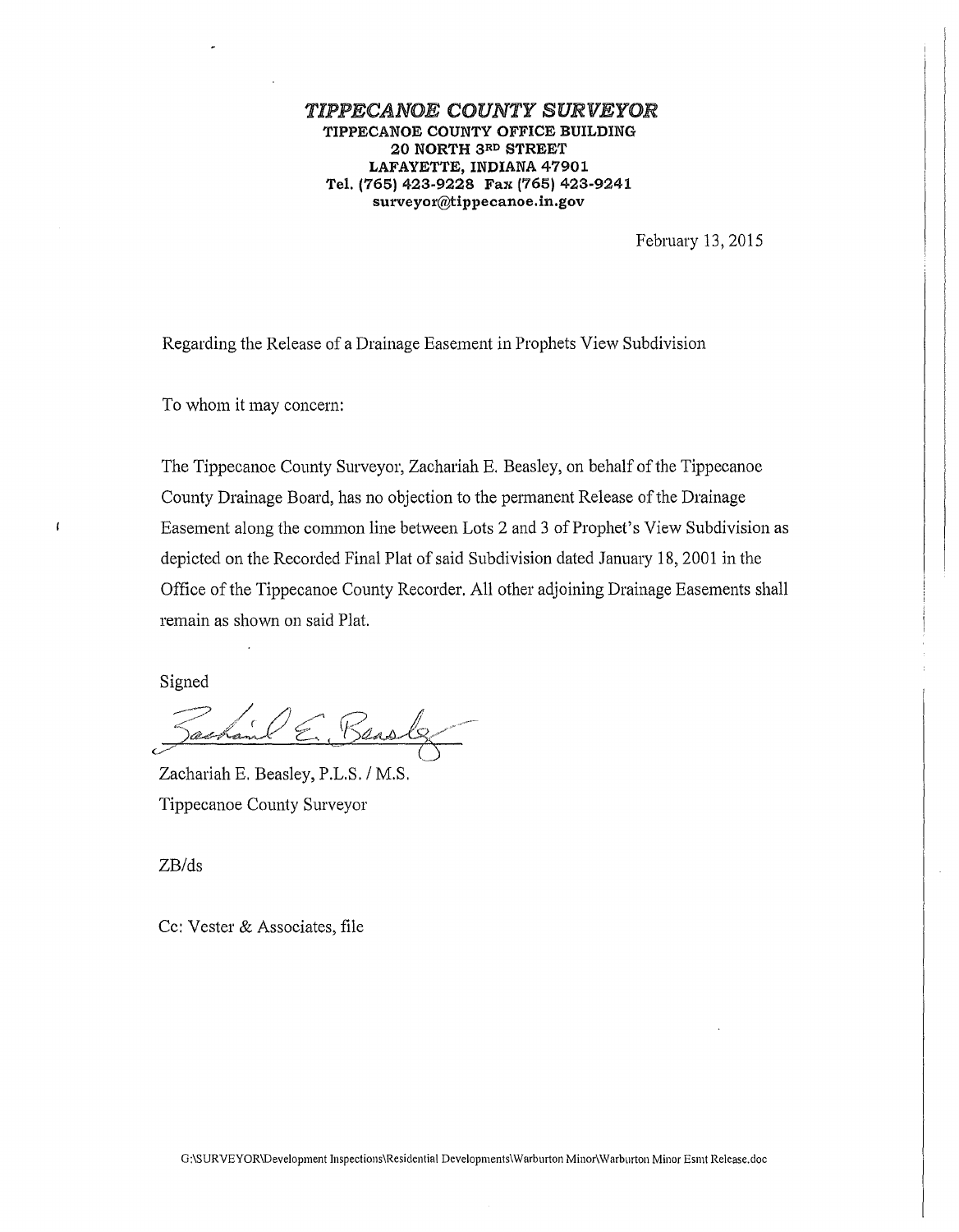

January 26<sup>th</sup>, 2015

Mrs. Jeanne Warburton 104 Wendover Ave Las Vegas, Nevada 89110

Dear Mrs. Warburton,

This letter is to advise that Indiana Gas Company, Inc. d/b/a Vectren Energy Delivery of Indiana has reviewed your requested release of the utility easement being located between Lot 2 and Lot 3, Prophet's View Subdivision, property known as 6683 Yellowknife Ct., Lafayette, Indiana.

After review of the aforementioned utility easement we find that our company presently maintains no facilities in said utility easement strip. Therefore Indiana Gas Company, Inc. d/b/a Vectren Energy Delivery of Indiana grants a release of any rights to said utility easement located between Lot 2 and Lot 3, Prophet's View Subdivision, property known as 6683 Yellowknife Ct., Lafayette, Indiana.

If you need additional assistance please call me.

Sincerely,

Roh Barkéi

from the desk of...

Ronald R. Barker, SRJWA Land Services Department Vectren Energy Delivery of Indiana 2345 East Main Street Danville, Indiana 46122

> 812-231-6437 Fax: 812-231-6447 Cell: 317-997-3972 e-mail: rbarker@vectren.com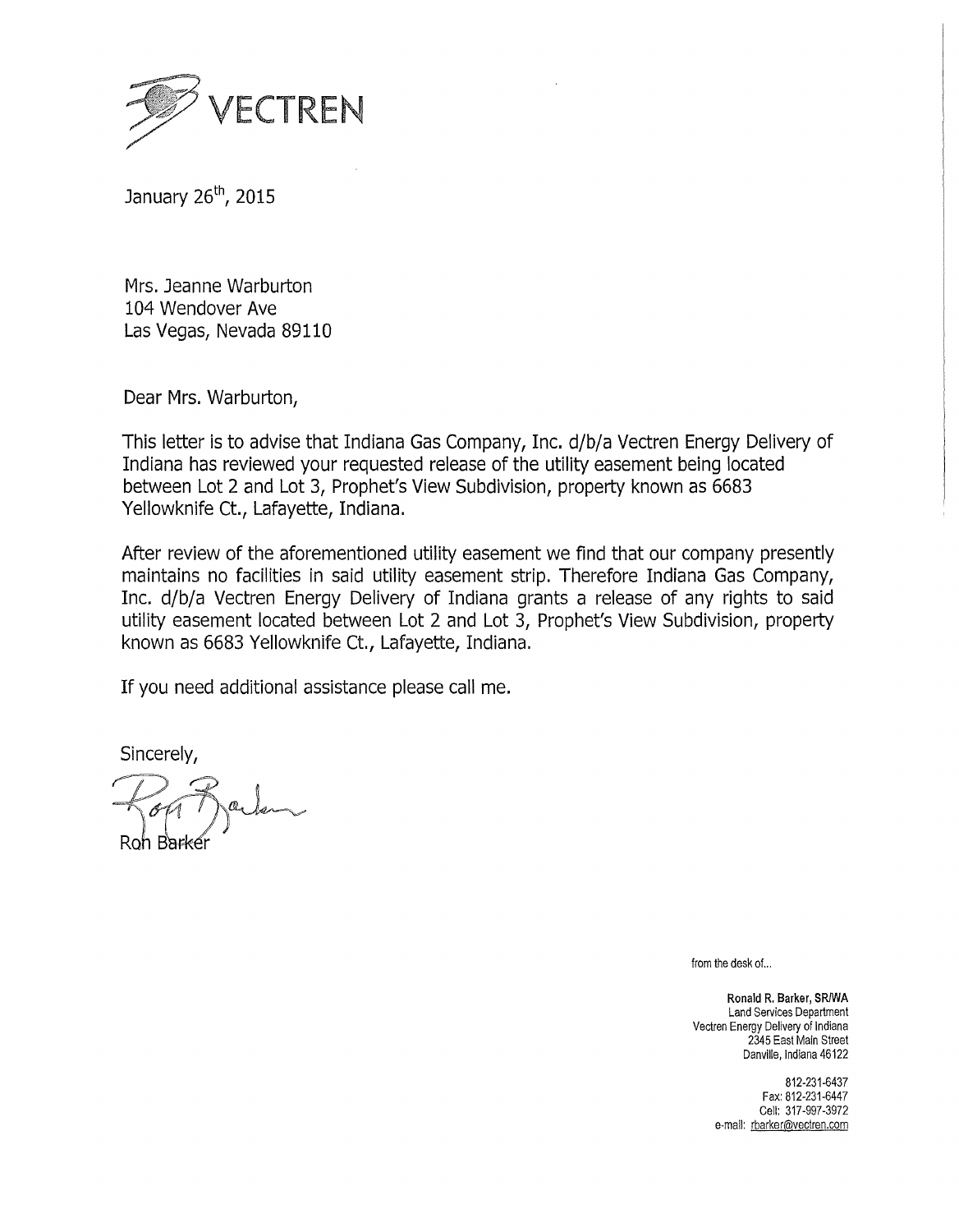

403 S MAIN ST | PO BOX 20 | LINDEN IN 47955

800.726.3953 | Fax 765.339.3243 | www.tipmont.org

Cooperative  $\sim$  1912.

Vester & Associates, Inc. Land Surveying and Engineering James J, White, Chief of Crews 309 Columbia Street, Suite 101 Lafayette, Indiana 47901-1315

January 27, 2015

RE: Lots 2 and 3 Prophets View Subdivision, Battle Ground, Indiana

Dear Mr. White,

Tipmont REMC is willing to vacate the six foot (6') utility easement on either side of the lot line between  $\,$ lots 2 and 3 in Prophets View Subdivision, Battle Ground, Indiana for the purpose of having the two lots replatted into one large lot. These lots are located on Yellow Knife Court.

If you have any questions, please contact me at 765-269-4827,

Sincerely,

Sirdy Birk

Sandy Brook Tipmont REMC Engineering Department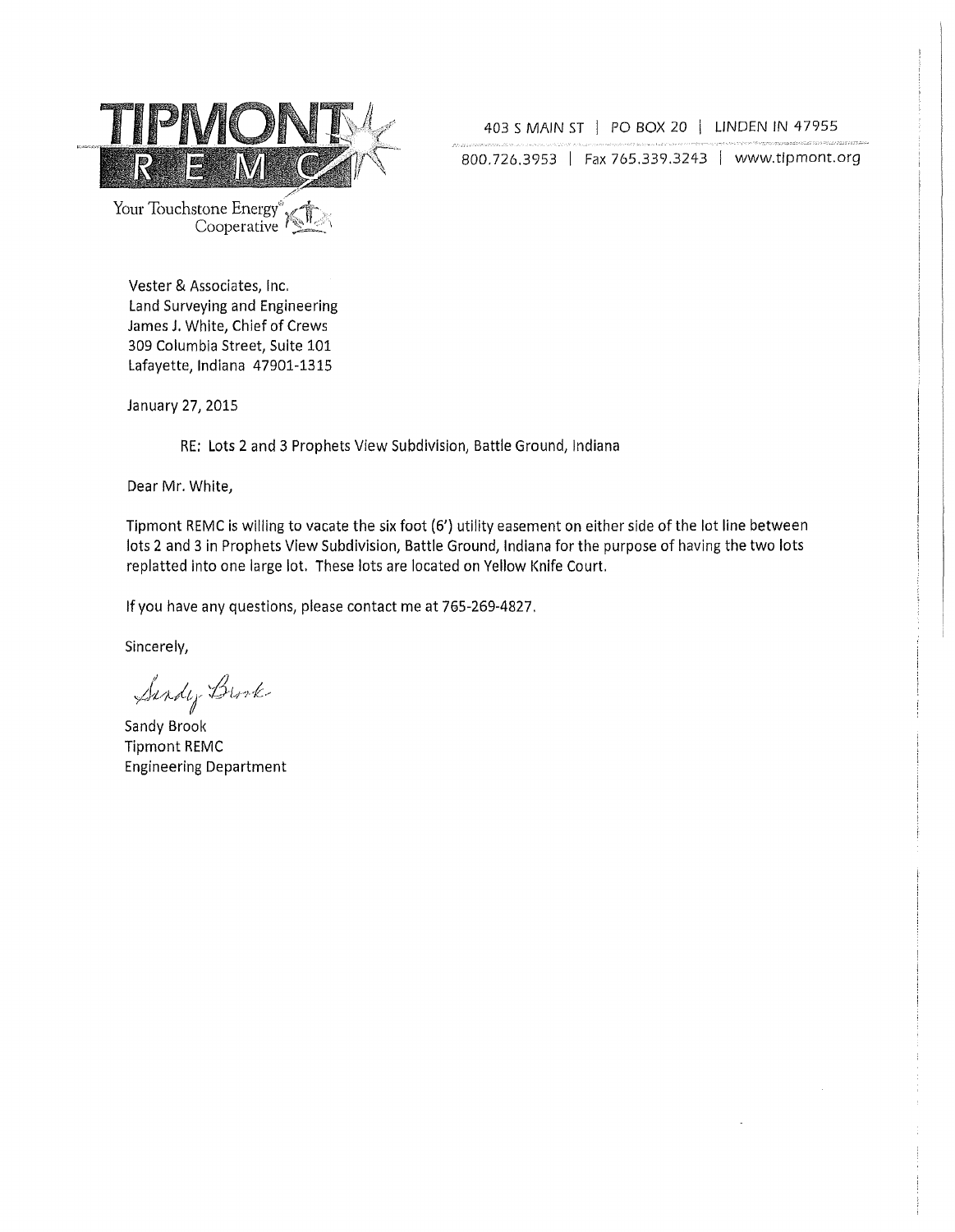#### **Jim White**

**From: Sent:**  Reents, George A [George.A.Reents@centurylink.com] Tuesday, January 27, 2015 12:56 PM **To:** Jim White Emerick, Bruce A **Subject: Attachments:**  Vacate Easement from Centurylink Telephone Company 14234 vacate.pdf

Jim,

Centurylink Has no objections of the area being vacated between lots 2 & 3 on Yellowknife Court located in the Warburton Minor Subdivision. George Reents 514 South Railroad Street Monticello, in 47960 Phone 574-583-2392

**From:** Jim White [mailto:jim@vester.com] **Sent:** Friday, January 23, 2015 11:45 AM **To:** Reents, George A **Subject:** RE: Vacate Easement

Let me know if this works.

Jim

**From: Reents, George A [mailto:George.A.Reents@centurylink.com] Sent:** Friday, January 23, 2015 11:52 AM **To:** Jim White **Cc:** Emerick, Bruce A **Subject:** RE: Vacate Easement

Jim I have not received copy of plat. Can you please either e-mail or send one to me. Address Att: George Reents CenturyLink 514 South Railroad St Monticello. In 47960

**From:** Jim White [mailto:jim@vester.com] **Sent:** Friday, January 23, 2015 10:28 AM **To:** Reents, George A **Cc:** Emerick, Bruce A **Subject:** Vacate Easement

Greetings all,

We are working with a client that owns 2 lots in a subdivision in Tippecanoe County. They wish to replat the two lots into one lot so they can build in the center of the new lot. The subdivision plat had a note marking the side lot lines having a 6' on each side drainage and utility easement typical. In order to replat the 2 lots into 1 lot we need to vacate the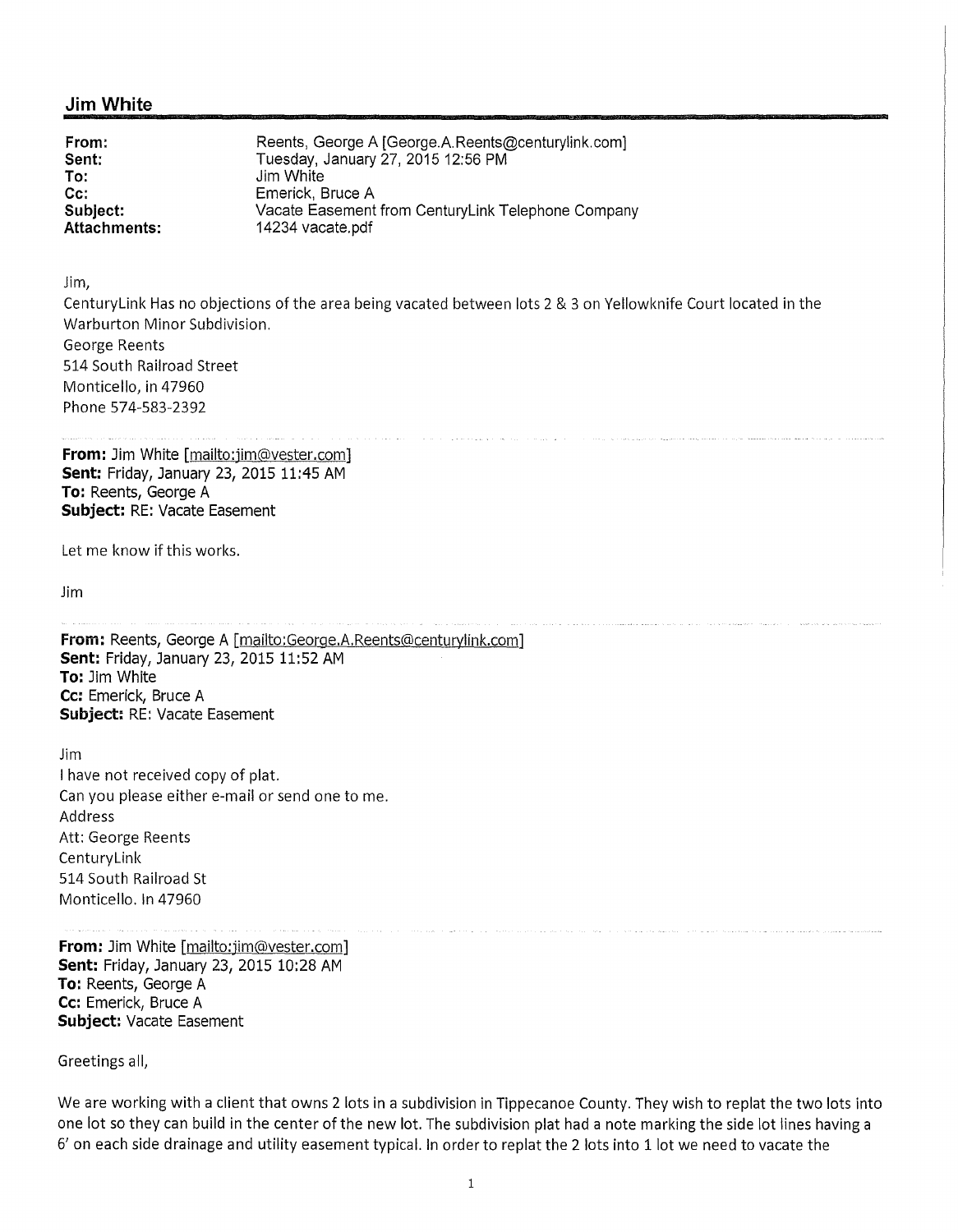easement between Lots 2 and 3 as originally platted. I will need an authorization letter from each utility so I can petition the county to release the easement. You should have gotten a copy of the plat as a checkpoint agency, if let me know and I will send you one. If you have any questions please feel free to contact me.

 $\hat{\boldsymbol{\theta}}$ 

Respectfully, Jim

**James J. White Chief of Crews**  email: jim@vester.com

# **VESTER & ASSOCIATES, INC.**

**LAND SURVEYING AND ENGINEERING**  309 Columbia Street, Suite 101 Lafayette, Indiana 47901-1315 Phone: (765) 742-6479 Fax: (765) 742-5271 www.vester.com

This communication is the property of Century Link and may contain confidential or privileged information. Unauthorized use of this communication is strictly prohibited and may be unlawful. If you have received this communication in error, please immediately notify the sender by reply e-mail and destroy all copies of the communication and any attachments.

This communication is the property of Century Link and may contain confidential or privileged information. Unauthorized use of this communication is strictly prohibited and may be unlawful. If you have received this communication in error, please immediately notify the sender by reply e-mail and destroy all copies of the communication and any attachments.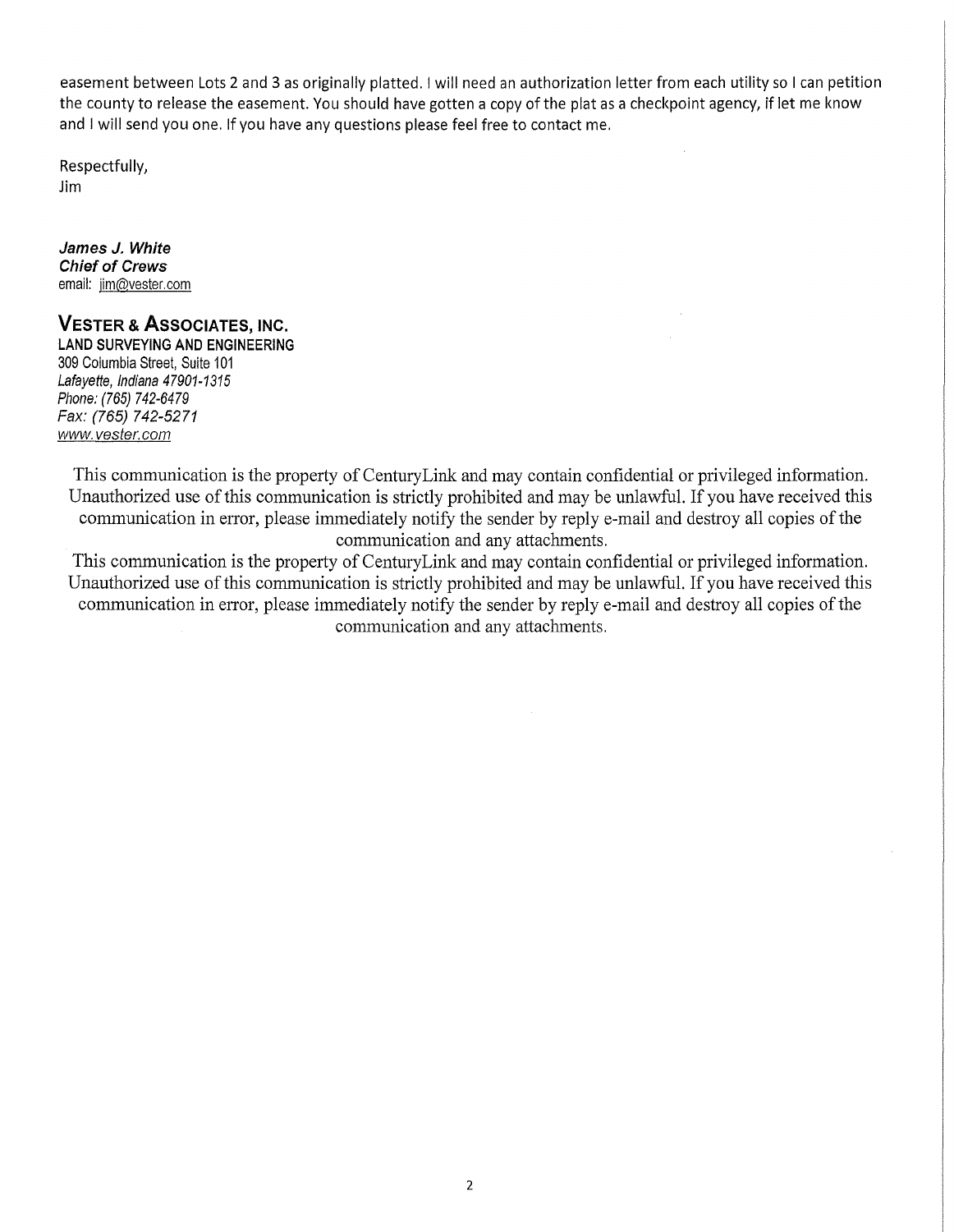Comcast 1002 E. Center Road Kokomo, IN 46902 765-453-3186



2/19/2015

To Whom it Concerns:

Comcast Does not object to the release of the ulility easement between lots 2 & 3 in the Warburton Minor Subdivision located in Tippecanoe County Indiana

Comcast

**Jerry Shutters** 3 States lex